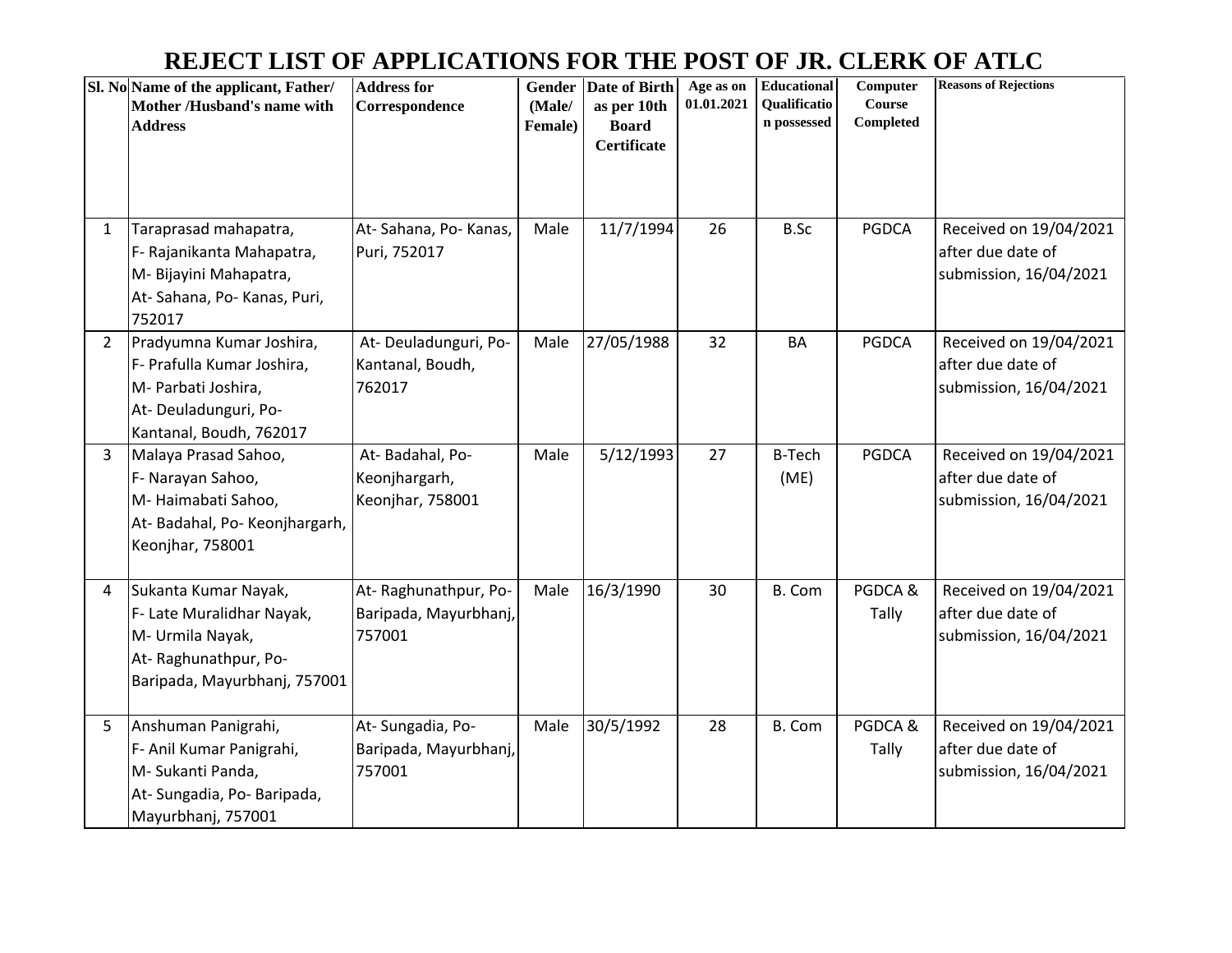|    | Sl. No Name of the applicant, Father/<br>Mother /Husband's name with<br><b>Address</b>                                                                                  | <b>Address for</b><br>Correspondence                                  | Gender<br>(Male/<br>Female) | Date of Birth<br>as per 10th<br><b>Board</b><br><b>Certificate</b> | Age as on<br>01.01.2021          | <b>Educational</b><br>Qualificatio<br>n possessed | Computer<br><b>Course</b><br>Completed | <b>Reasons of Rejections</b>                                                                                              |
|----|-------------------------------------------------------------------------------------------------------------------------------------------------------------------------|-----------------------------------------------------------------------|-----------------------------|--------------------------------------------------------------------|----------------------------------|---------------------------------------------------|----------------------------------------|---------------------------------------------------------------------------------------------------------------------------|
| 6  | Subhasri Samantaray, F- Aswini At- Bichana, Po-<br>Samantaray, M-Soudamini<br>Samantaray, At-Bichana, Po-<br>Nuapra, Marshaghai,<br>Kendrapara, 754213                  | Nuapra, Marshaghai,<br>Kendrapara, 754213                             | Female                      | 8/9/1996                                                           | 24                               | <b>B.Sc</b>                                       | PGDCA&<br>Tally                        | Received on 19/04/2021<br>after due date of<br>submission, 16/04/2021                                                     |
| 7  | Bikash Ranjan Chand, F-<br>DillipKumar Chand, M- Banita<br>Chand,<br>At- Sungadia, Po- Baripada,<br>Mayurbhanj, 757001                                                  | At-Sungadia, Po-<br>Baripada, Mayurbhanj,<br>757001                   | Male                        | 17/10/1992                                                         | 28                               | <b>B.Com</b>                                      | <b>PGDCA</b>                           | Received on 22/04/2021<br>after due date of<br>submission, 16/04/2021                                                     |
| 8  | Kundan Debasis,<br>F- Jayadev Behera,<br>M-Lata Behera,<br>At- Netaji Nagar, Po-<br>Madhupatana, Cuttack, 753010                                                        | At-Netaji Nagar, Po-<br>Madhupatana,<br>Cuttack, 753010               | Male                        | 1/6/1983                                                           | 37 Years,<br>7 Months,<br>0 days | <b>MCA</b>                                        | <b>PGDCA</b>                           | Over Age                                                                                                                  |
| 9  | Sanjulata Barik,<br>F- Bansidhar Barik,<br>M- Champa Barik,<br>At- Laxminarayapur Patana, Po-Gopalpur, Balesore,<br>Maharudrapur, Gopalpur,<br><b>Balesore</b> , 756044 | At-Laxminarayapur,<br>Patana, Po-<br>Maharudrapur,<br>756044          | Female                      | 10/4/1996                                                          | 24                               | Acharya<br>$(MA)$ in<br>Sanskrit)                 | $\omega$                               | Application in proper format<br>and copy of Computer<br>Diploma Certificate and<br>Resident Certificate not<br>submitted. |
| 10 | Manashranjan Giri,<br>F- Ganapati Giri,<br>M- Jansirani Giri,<br>At/Po- Phulabani Khas, Po-<br>Phulbani Bhograi, Balesore,<br>756037                                    | At/Po-Phulabani<br>Khas, Po-Phulbani,<br>Bhograi, Balesore,<br>756037 | Male                        | 16/6/1992                                                          | 28                               | <b>B.Com</b>                                      |                                        | Computer Diploma<br>Certificate wanting                                                                                   |